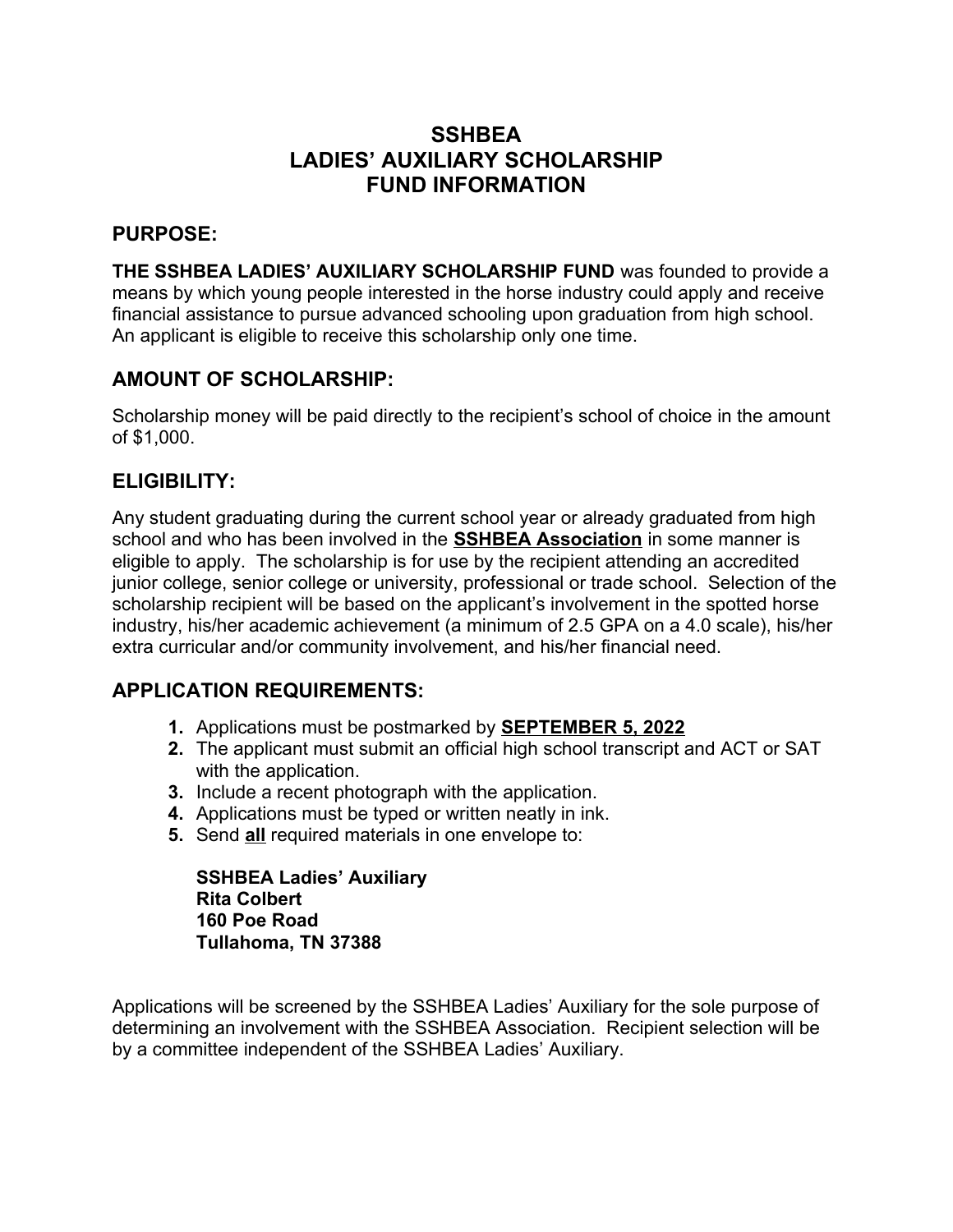# **SSHBEA LADIES' AUXILIARY SCHOLARSHIP APPLICATION**

#### **GENERAL:**

| Date of Birth___________________________                                                                                                                  |  |                                                                                                               |
|-----------------------------------------------------------------------------------------------------------------------------------------------------------|--|---------------------------------------------------------------------------------------------------------------|
| High School__________________________________                                                                                                             |  |                                                                                                               |
|                                                                                                                                                           |  |                                                                                                               |
|                                                                                                                                                           |  |                                                                                                               |
|                                                                                                                                                           |  |                                                                                                               |
|                                                                                                                                                           |  |                                                                                                               |
| Have you been accepted?                                                                                                                                   |  |                                                                                                               |
| Where will you live while attending college? At home______, On Campus_______,<br>Other _________. If other, give details.                                 |  |                                                                                                               |
| <b>Estimated Tuition costs</b><br>Estimated Living Expenses (dorms, meals, books, etc.)                                                                   |  |                                                                                                               |
| PARENTAL AND FAMILY FINANCIAL DATA:                                                                                                                       |  |                                                                                                               |
| Father's occupation and employer:<br>Father's occupation and employer:                                                                                    |  |                                                                                                               |
| Mother's occupation and employer:                                                                                                                         |  |                                                                                                               |
| Total approximate gross income of family for last income year<br>$$15,000 - $20,000$<br>\$21,000 - \$25,000<br>\$26,000 - \$30,000<br>\$31,000 - \$35,000 |  | \$36,000 - \$40,000<br>\$41,000 - \$45,000<br>\$46,000 - \$50,000<br>\$51,000 - \$60,000<br>\$60,000 or above |